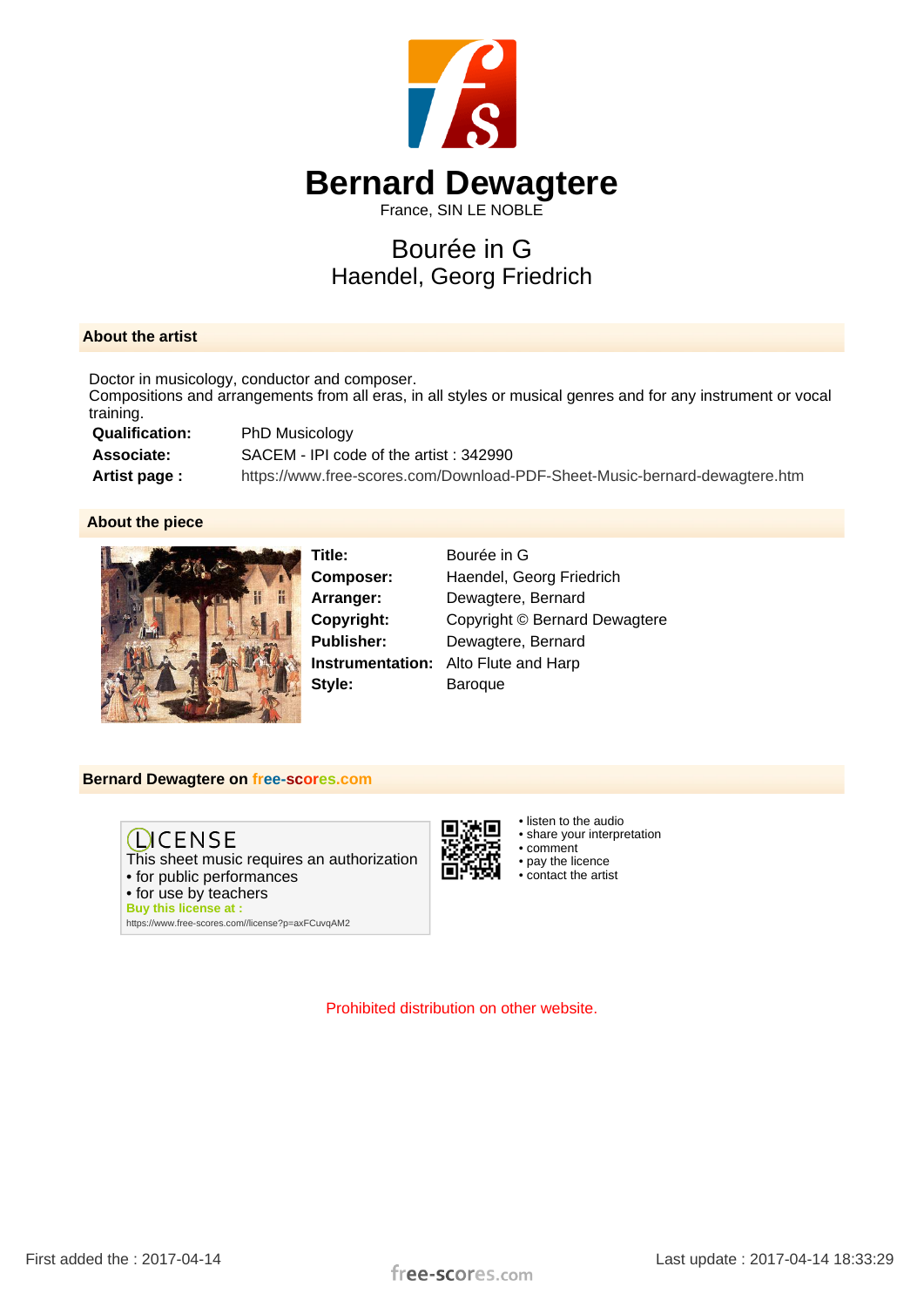Bourée en Sol Majeur

Bourée in G

G. F. Haendel (1685 – 1759) Transc.: B. Dewagtere







©2017Dewagtere

free-scores.com